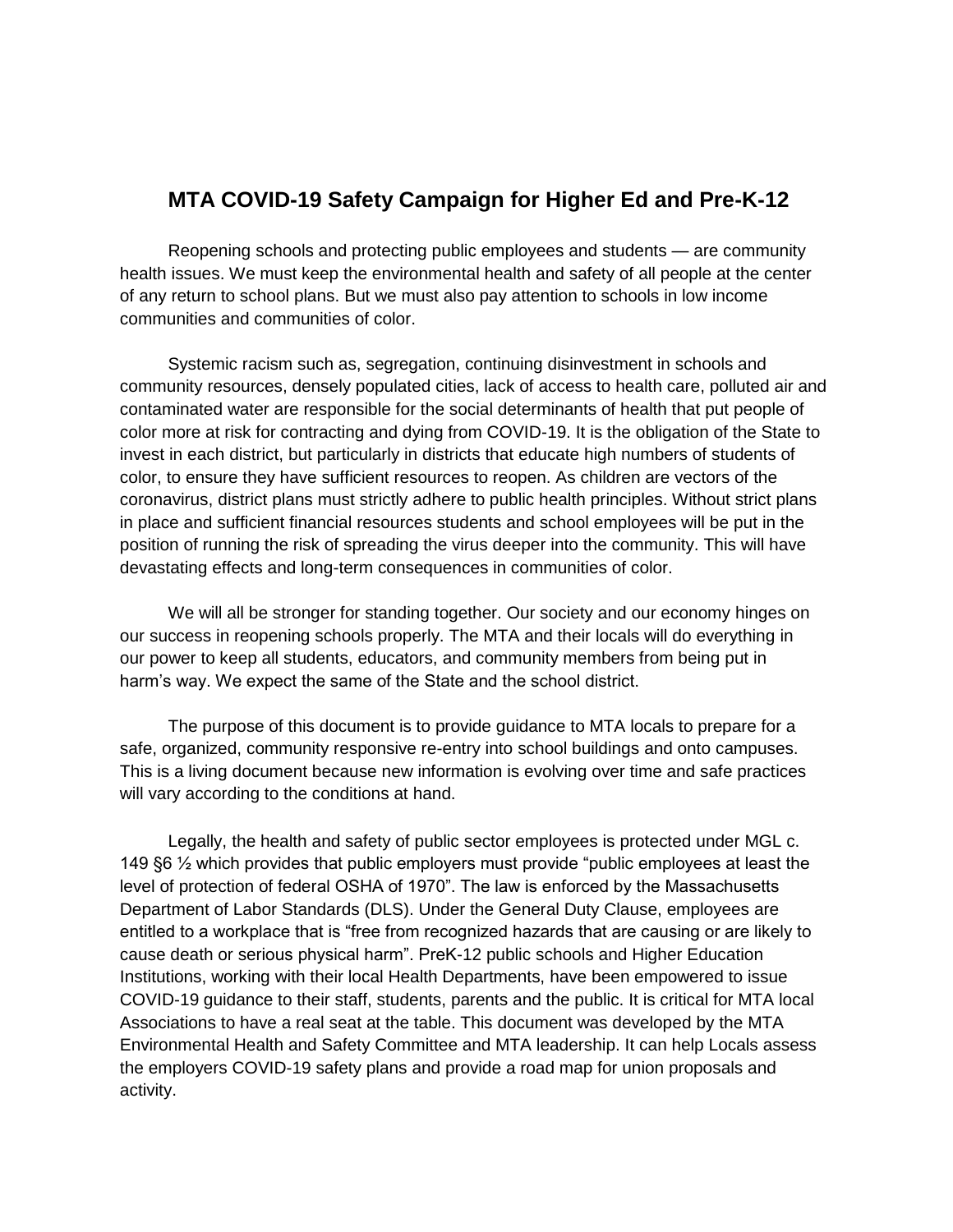This document is divided in three sections: Organizing, Information Gathering (including an assessment of Engineering Controls, Administrative Controls and Personal Protective Equipment, and Bargaining. Locals are advised to use the collective bargaining law (MGL 150E) as a vehicle to get information from management on their COVID-19 preparations and plans. Locals can thereafter assess the planned controls, demand to bargain and organize members to advocate for safety improvements and maintenance.

This document uses information from state, federal and scientific publications. Most are updated regularly and can be used in discussions with management. Reference documents are attached. The EH&S committee suggests that local Associations go further than inadequate politicized government agencies to help protect students and members.

# **Organizing**

It's critical that an effective organization be developed given the urgency of the matter and the possible long-term nature of the task at hand. In order to have an effective voice, all local associations should build an organizational infrastructure and exercise their legal rights under MGL150E and OSHA. Each local can create a system that works for them. Local associations are advised to designate or elect at least one member as a district or campus wide **Association Safety Coordinator.** We also strongly advise that each building organize a **Health and Safety Building Committee** (H&S Committee). The Coordinator and H&S Committee members should stay in regular communication. A strong Health and Safety Building Committees is composed of a representative cross section of association members including, but not limited to instructors, custodians, buildings and trades employees, transportation representatives, before and after school representative's, mental health professionals, food service providers and nurses. Take the geography of the campus and skill set into consideration. Once established, the committee should ask to meet with management decision makers including administrators, school committee members, transportation director, human resources, and other technical consultants hired by management to discuss safety issues. Meet with the Department of Public Health representative because they are important players and decision makers. Parents and student's representative may also be on the committee. Keep notes of the meetings. Communicate with local association leadership and MTA field representatives. These committees can also be authorized to bargain. Each association should decide if local elected union officials are on the committee. It may improve local organizing capacity if committee members are not members of the local association's leadership. The H&S Building Committee members are the eyes and the ears of the infrastructure. They should meet regularly. These groups can receive technical and organizational support from MTA. MTA template request for information and demand to bargain form letters can be provided. We recommend that MTA consider providing information to members by hosting electronic town hall meetings.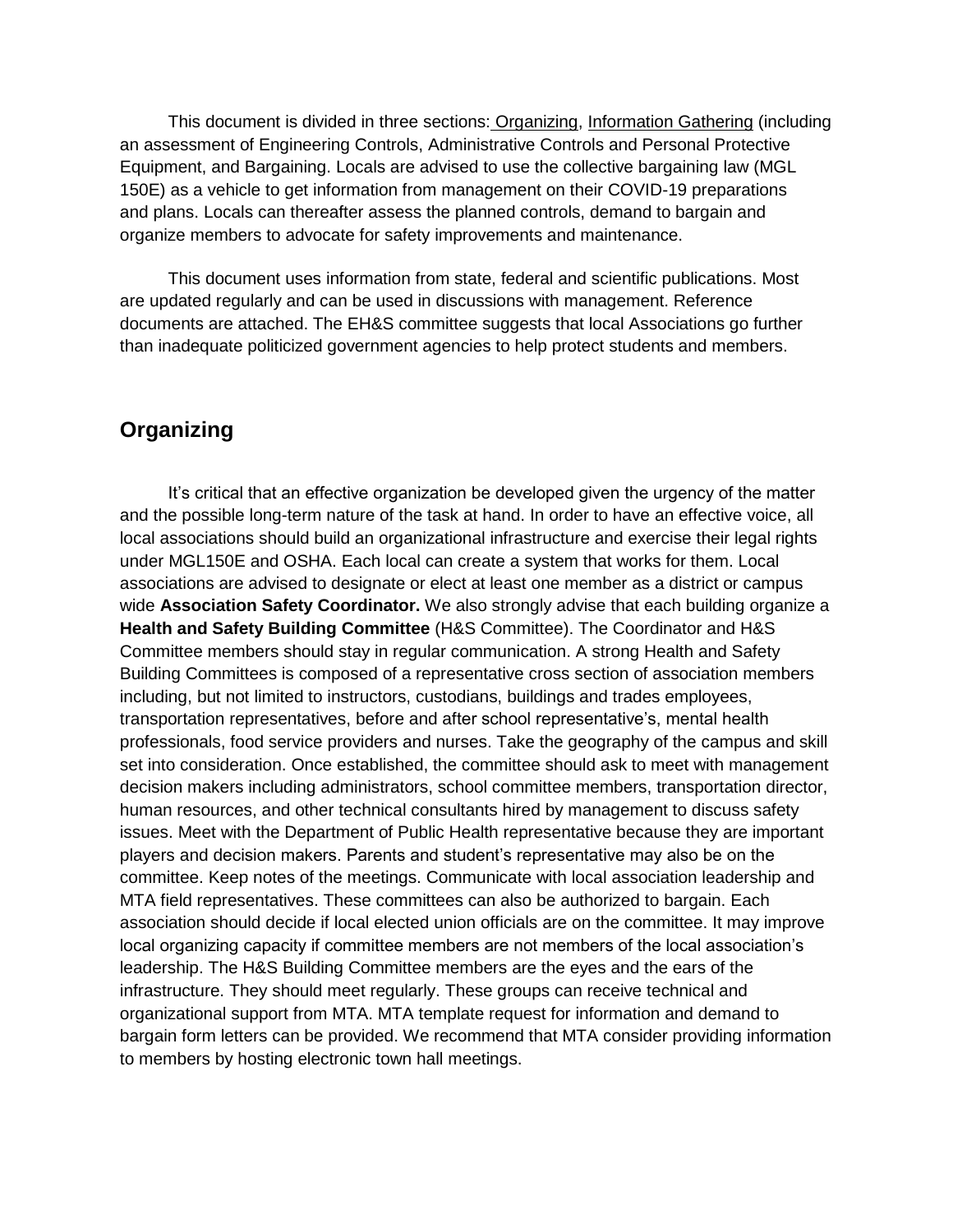The Association Safety Coordinator communicates with the Superintendent, the Chancellor, the local Department of Public Health officials, School Committee members, and school based and town unions (facilities, maintenance, DPW, Police and Fire, town and municipal employees).

The Safety Coordinator also communicates with the local leadership including building reps, the Local Association President, the MTA field rep and outreaches to other unions in the school district. If other schools' employees such as food service, maintenance and facilities, and transportation are not part of the local MTA association, it is important to communicate and share information with their leaders and members. All unions are stronger by forming coalitions, and shared information is important to the safety of all school employees.

### **MGL 150E Information Gathering**

A detailed template MGL 150E information request will be provided to your local union. The information request is organized using a hazard prevention tool called the Hierarchy of Controls The information request includes questions about how people will be protected using engineering controls (Ventilation, air and surfaces sanitation), administrative controls (changing the way people work), and personal protective equipment (PPE devices to protect people). The following is a summary of the information request.

### **Engineering Controls**

- · Provide a description and an assessment of the of (Heating Ventilation and Air Conditioning) HVAC systems in each building?
- What cleaning, sanitizing and disinfecting methods and protocols will be put into place? Will a cleaning log be kept?
- Will isolation space (rooms or buildings) for infected persons be provided? If so, please describe the space, location and medical resources available.
- · Will hand sanitizers be provided, do all sinks have running water, and will soap be available? Will thermometers be provided to staff for screening and what are the protocols for taking and logging temperatures?
- Will contaminated COVID-19 waste materials (i.e.: air filters) be disposed of in accordance with a statement released by OSHA using typical engineering and administrative controls?
	- Will there be a nurse in every building? Will there be a triage room?

### **Administrative Controls:**

· Provide any and all COVID-19 safety protocols and policies affecting staff, the students and the public, including but not limited to the Emergency Operation Plan (EOP), the Infectious Disease and Emergency Response Plan for COVID-19 and the COVID-19 Risk Assessment for the campus or district.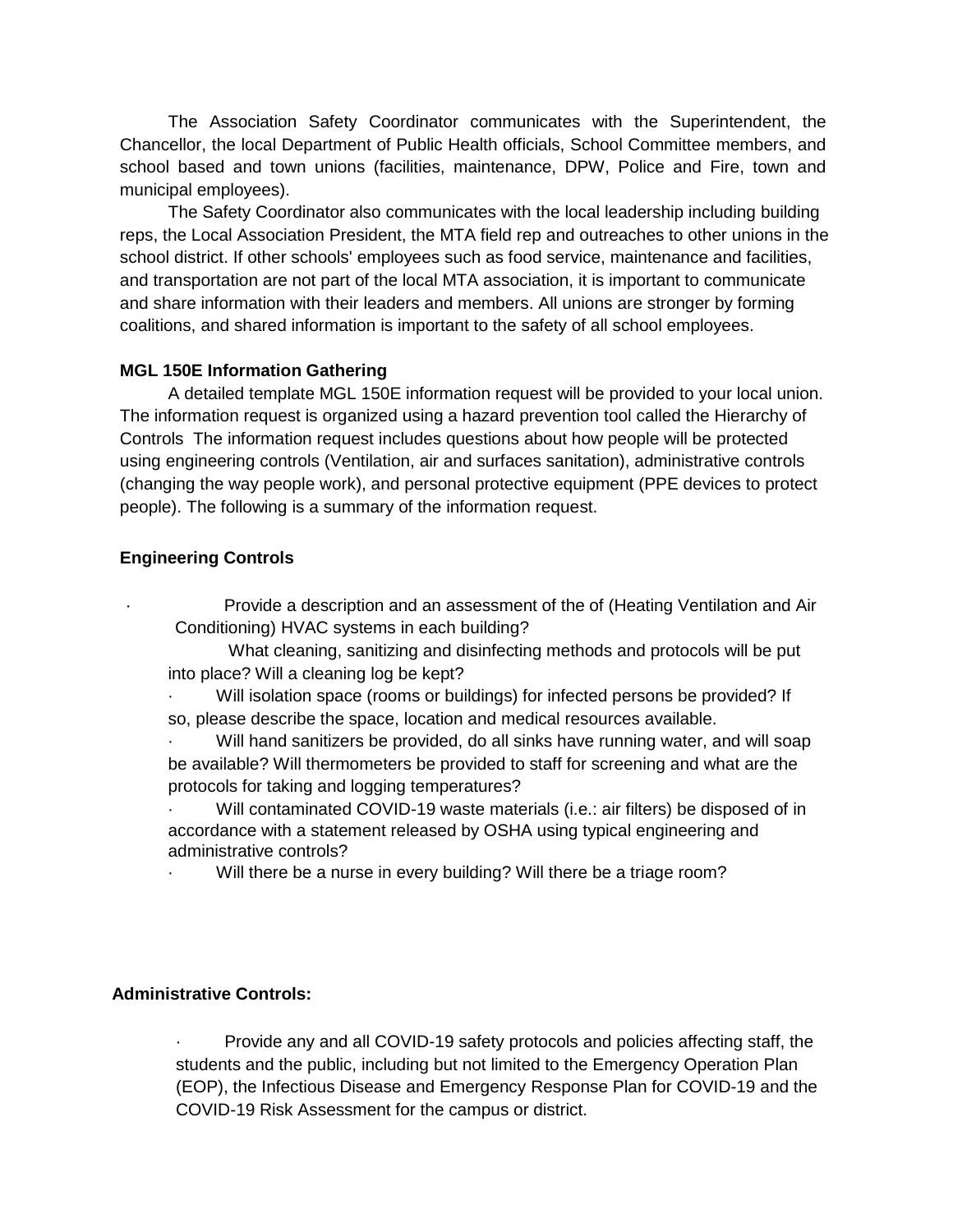Identify the CDC community transmission phase the school or campus considers itself currently falling into?

· Provide contact information and relevant documents to and from the local Department of Public Health.

Provide information on what testing protocols are planned.

What contact tracing protocols are planned?

What criterion will be used for closing school or buildings on campus, and what are the actions and protocols necessary to reopen a building or system?

In the case of a surge of COVID-19 infections in the community how will it be decided to keep the buildings open or closed?

Describe any social distancing protocols.

- Describe any short-term dismissal standards and protocols.
- Describe any emergency outbreak

protocols.

How will the employer screen and identify employees and students for COVID-19? Provide information on any planned OSHA training for staff.

In the case of a confirmed COVID-19 case,

o Provide information on protocols to care for in house sick students and confirmed positive students without symptoms, in dorms and in PreK-12 schools and the protocols for sending them home or to the hospital.

 $\circ$  Is there a fully equipped isolation room(s) or isolation dorm(s)?

 $\circ$  How long will confirmed infected students and employees with or without symptoms, be required to quarantine?

Will at-risk and older employees receive accommodations?

Describe any safety administrative protocols being implemented including time for students and staff to wash their hands or use hand sanitizers during class or the school day?

Will dining and eating protocols be modified and how?

Will K-12 students be eating lunch in their classrooms?

What adjustments will be made to building Integrated Pest Management plans (IPM)?

What protocols will be put in place for food handlers?

Provide a description of psychosocial services that will be provided to students and staff relative to the COVID-19 pandemic?

## **Personal Protective Equipment**

What personal protective equipment will be provided free to staff including custodians, and food handlers?

Will protective medical grade masks be provided free to healthcare workers (N95 or N99) and non-medical grade masks provided to all others? Will nitrite gloves, gowns and face shields be made available to staff free of charge to staff?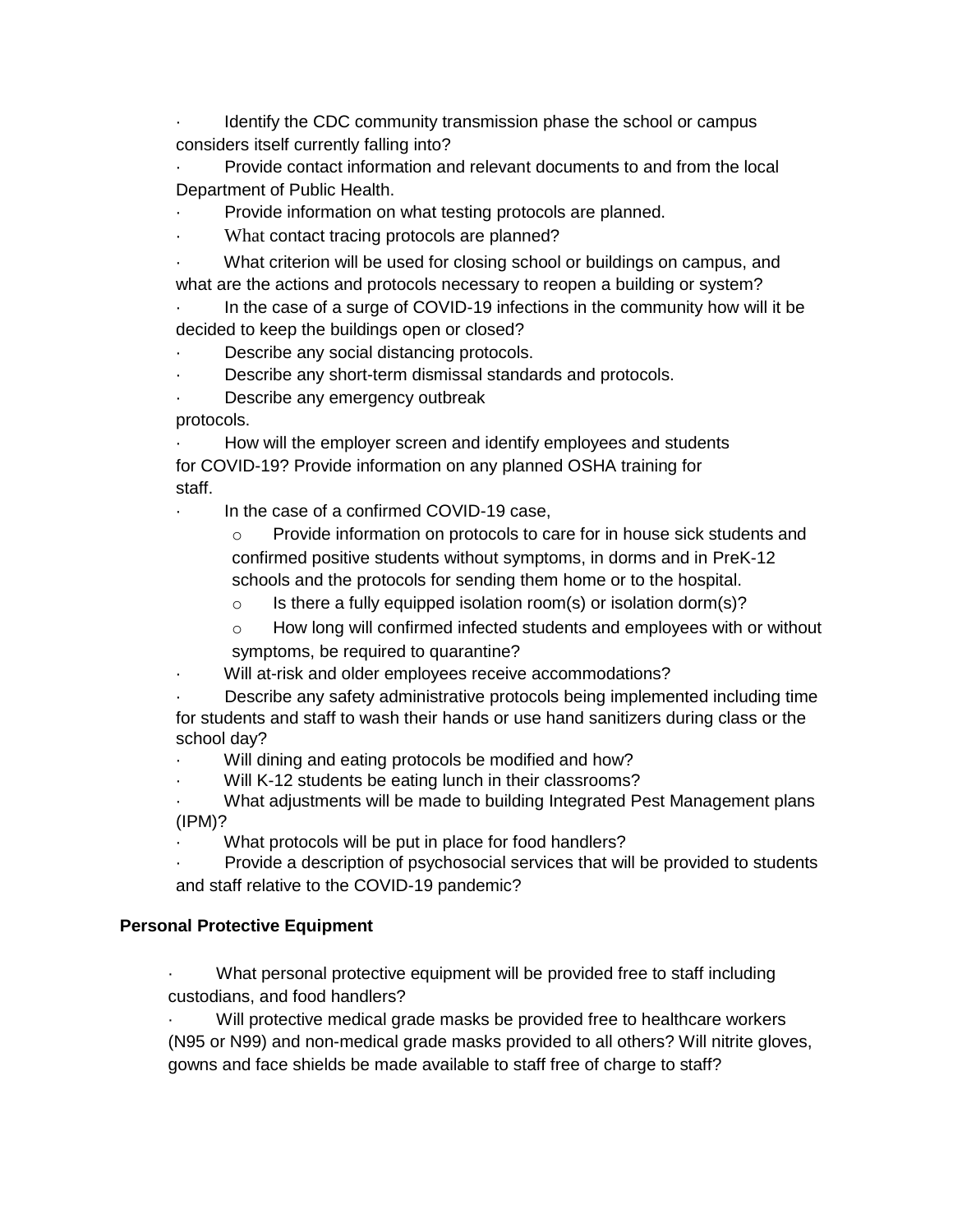Will employees be fit tested, and trained in the proper use of PPE including donning and doffing as required by OSHA?

#### **Using Bargaining to Implement and Respond**

The Association can use the template MGL 150E demand to bargain letter to secure a seat at the table. Bargaining requires well established rules of conduct for the parties in order to bargain in "good faith". Use the information generated from managements responses to the information request to assess the district's or higher education institutions' safety protocols.

MTA is providing an informational resource document on subjects of bargaining for you to use during your discussions. Many of these web sites are updated often. They are links to scientific studies, as well as state and federal guidance. If the district or campus is outside of those guidelines, locals should propose improvements at the table.

Local associations may file an unfair labor practice through the field rep if an employer refuses to provide information or bargains in bad faith. Serious safety concerns that are likely to cause death or serious physical harm may also be filed as an OSHA complaint with the Department of Labor Standards (see the link at the references section). If necessary, locals may also engage in protected concerted activity.

Since it's predicted by health officials that there may be another surge of COVID-19, it's important to revisit policies, Emergency Operation Plans and Infectious Disease Preparedness and Response Plans with an emphasis on what worked, what didn't, and what changes need to be made. The MTA field representatives and legal services will support the local union with advice and assistance. Technical advice may also be available from MTA.

Building a union infrastructure, regular contact with members, the employer, local departments of public health, state authorities and union coalitions will lead to a safer workplace and community. Local Associations should tailor these recommendations to their own needs. This document is intended to be a living document that is revisited and revised. All crisis management plans need to be continually reassessed in order to be effective.

#### **References:**

**OSHA COVID guidance can be found at: [h](https://www.osha.gov/Publications/OSHA3990.pdf) [ttps://www.osha.gov/Publications/OSHA3990.pdf](https://www.osha.gov/Publications/OSHA3990.pdf)**

**Massachusetts Department of Labor Standards complaint form[:](http://www.mass.gov/doc/complaint-form-for-public-sector-) [https://www.mass.gov/doc/complaint-form-for-public](http://www.mass.gov/doc/complaint-form-for-public-sector-)sector- workplaces/download**